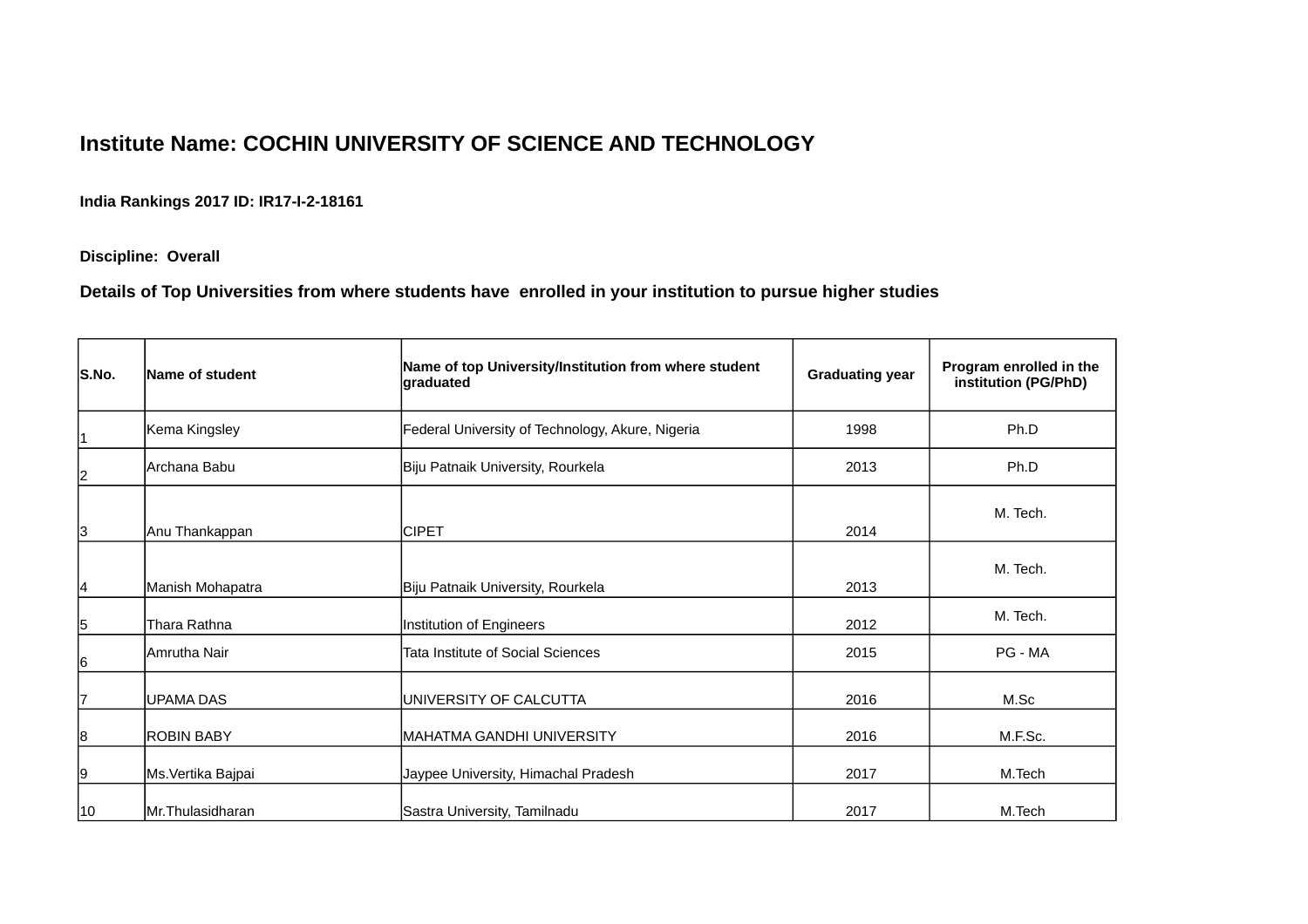| 11 | Ms.Prathima Vasistha | Banasthali Vidyapith, Rajasthan                  | 2017 | M.Tech   |
|----|----------------------|--------------------------------------------------|------|----------|
| 12 | Kema Kingsley        | Federal University of Technology, Akure, Nigeria | 1998 | Ph.D     |
| 13 | Archana Babu         | Biju Patnaik University, Rourkela                | 2013 | Ph.D     |
| 14 | Anu Thankappan       | <b>ICIPET</b>                                    | 2014 | M. Tech. |
| 15 | Manish Mohapatra     | Biju Patnaik University, Rourkela                | 2013 | M. Tech. |
| 16 | Thara Rathna         | Institution of Engineers                         | 2012 | M. Tech. |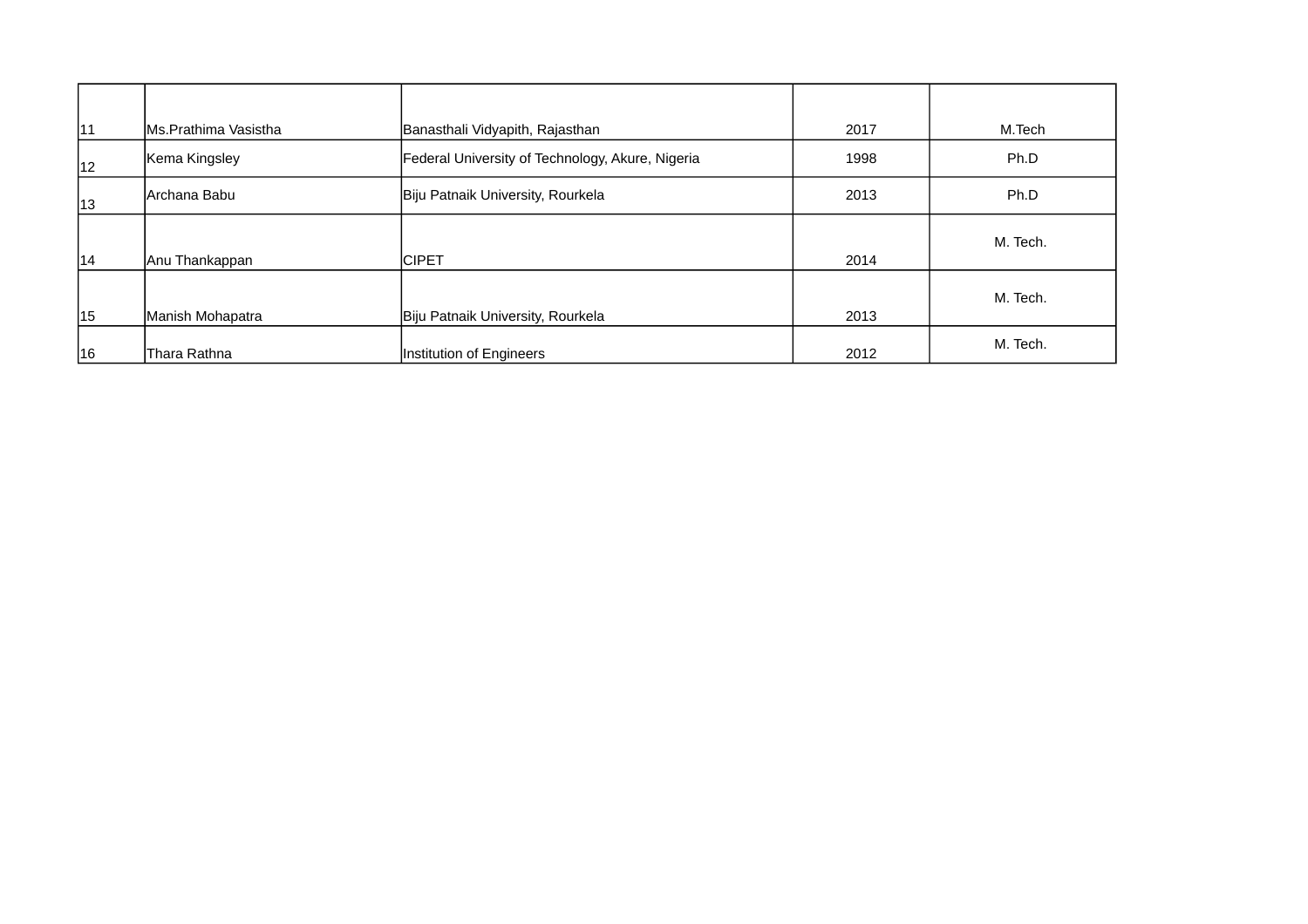| <b>Year of admission</b> |
|--------------------------|
| 2015                     |
| 2016                     |
| 2015                     |
| 2015                     |
| 2015                     |
| 2016                     |
| 2016                     |
| 2016                     |
| 2015                     |
| 2015                     |